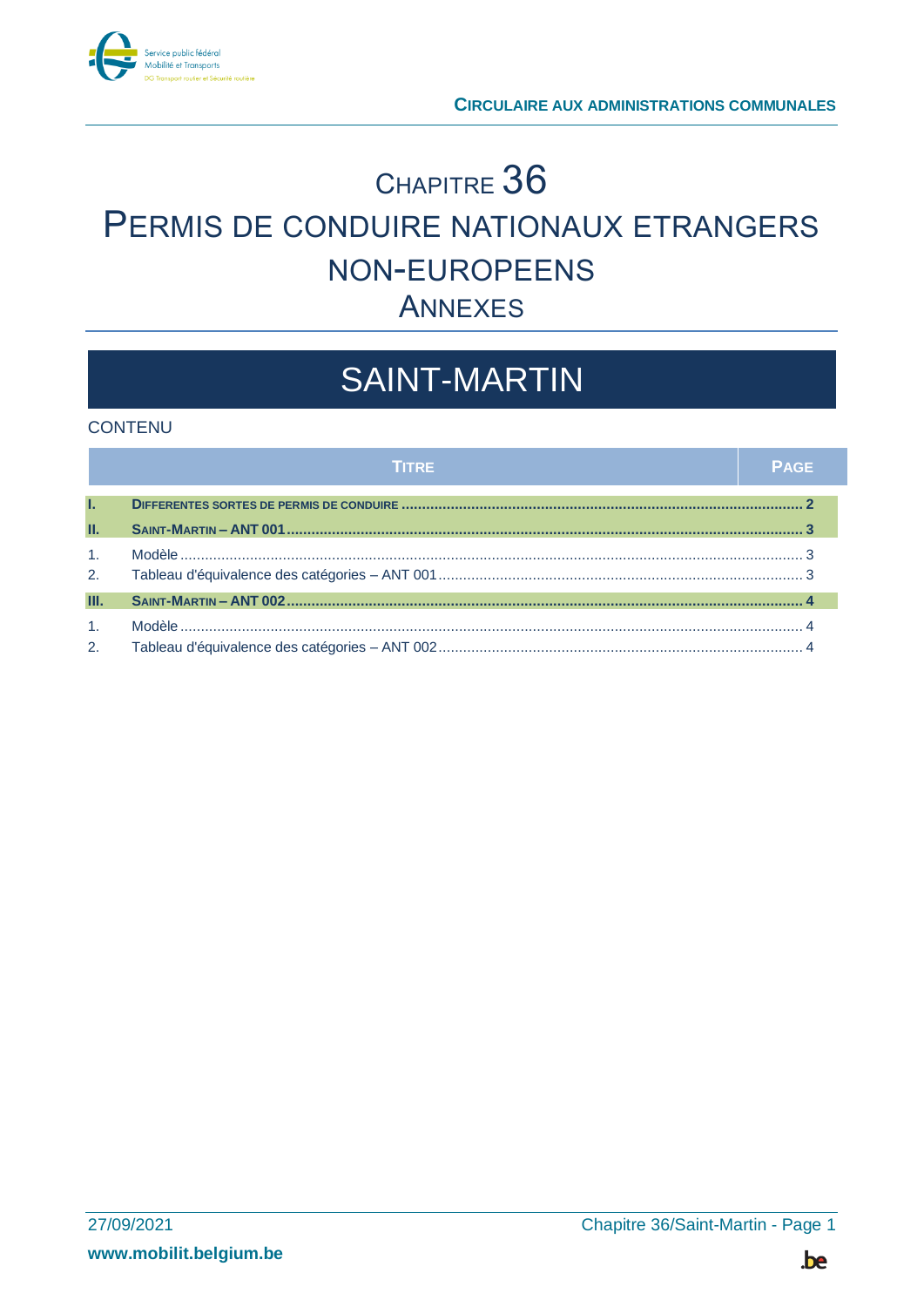

### <span id="page-1-0"></span>**I. DIFFERENTES SORTES DE PERMIS DE CONDUIRE**

| REFE-<br><b>RENCE DU</b><br><b>PERMIS</b> | <b>IMAGE</b>                                                                                                                                                                                                                                                                                                                                                                                                                                                                                                                                                                  | DÉLIVRÉ À<br>PARTIR DE | <b>DÉLIVRÉ</b><br><b>JUSQU'AU</b> | <b>VALIDITÉ</b><br><b>DU</b><br><b>DOCUMENT</b> |
|-------------------------------------------|-------------------------------------------------------------------------------------------------------------------------------------------------------------------------------------------------------------------------------------------------------------------------------------------------------------------------------------------------------------------------------------------------------------------------------------------------------------------------------------------------------------------------------------------------------------------------------|------------------------|-----------------------------------|-------------------------------------------------|
| <b>ANT 001</b>                            | <b>FOR STORES TOP</b><br>NEDDRAMDSE ANTILLEN.<br><b>NA</b><br><b>ISLAND HALL</b><br><b>RIJBEWIJS</b><br><b>Carl And A</b><br>в<br>221102                                                                                                                                                                                                                                                                                                                                                                                                                                      |                        |                                   |                                                 |
| <b>ANT 002</b>                            | DRIVER'S LICENSE   RIJBEWIJS<br>SURNAME   NAAM<br>GIVEN NAME   VOORNAMEN<br><b>Blue Sky</b><br>SEX   GESLACHT<br>DOB   GEB<br>ID No.   ID-Nr.<br>V/F<br>01 JAN 1990<br>1990010191<br>PLACE OF BIRTH   GEBOORTEPLAATS<br>Simpson Bay<br>LICENSE NUMBER   RIJBEWIJSNUMMER<br>PLACE OF ISSUANCE   PLAATS VAN AFGIFTE<br>D2017975428<br><b>Sint Maarten</b><br>ISSUED   AFGIFTEDATUM<br>EXPIRY   GELDIG TOT<br>SIGNATURE   HANDTEKENING<br>01 SEP 2019<br>31 AUG 2017<br>CATEGORY I CATEGORIE(EN)<br><b>RESTRICTIONS   BEPERKINGEN</b><br>Sunny Day<br>A,B,BE,P,G,10,15,20<br>B,E |                        | <b>Délivré</b><br>actuellement    |                                                 |

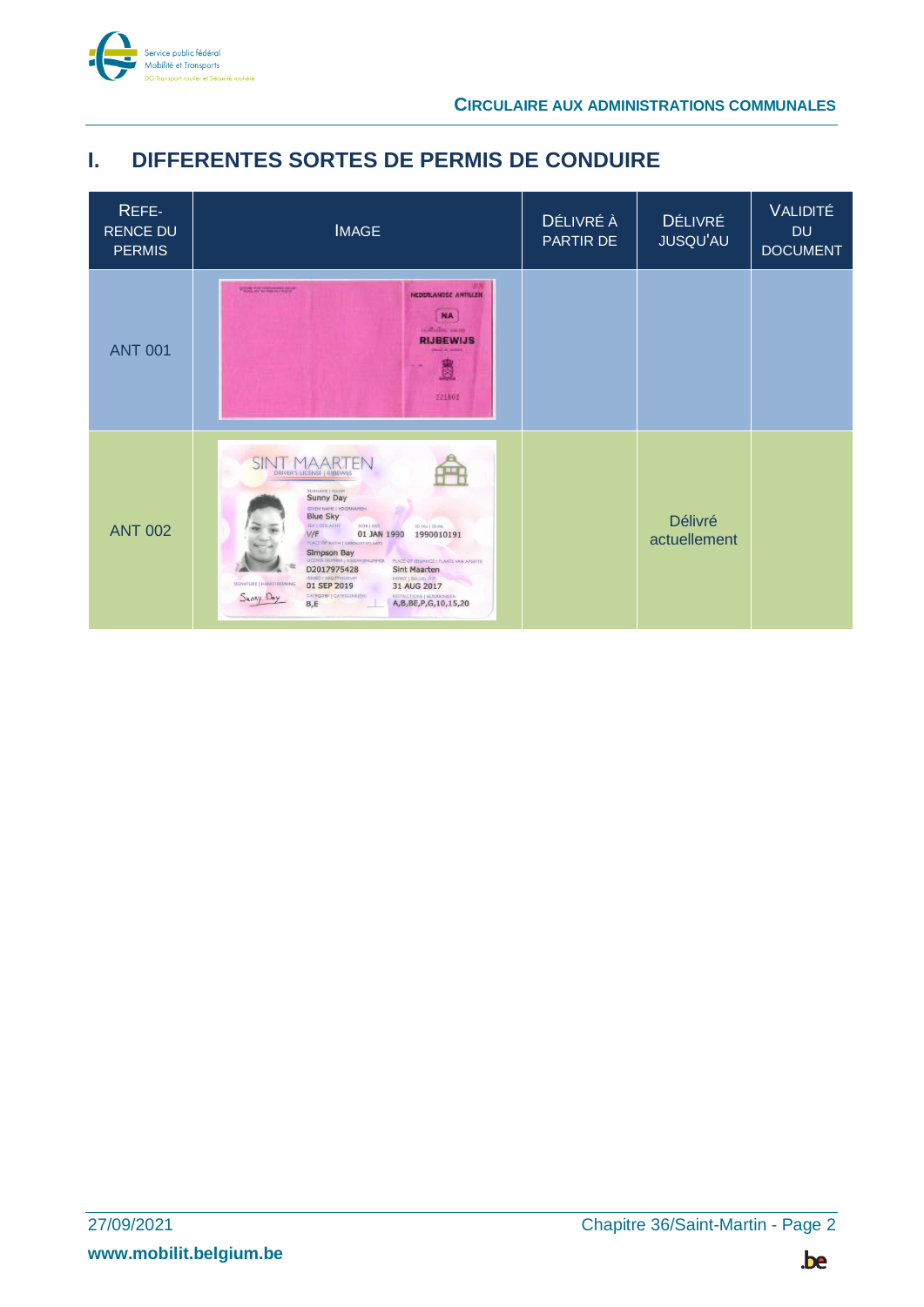

## <span id="page-2-0"></span>**II. SAINT-MARTIN – ANT 001**

#### <span id="page-2-1"></span>**1. MODELE**



### <span id="page-2-2"></span>**2. TABLEAU D'EQUIVALENCE DES CATEGORIES – ANT 001**

| <b>CATEGORIE ETRANGERE</b> | <b>CATEGORIE CORRESPONDANTE</b>  |
|----------------------------|----------------------------------|
| A                          | AM, A1, A2, A                    |
| B                          | AM, B                            |
| C                          | C1, C                            |
| D                          | D1, D                            |
| $(B +) E$                  | <b>BE</b>                        |
| $(C +) E$                  | C <sub>1</sub> E, C <sub>E</sub> |
| (D +) E                    | D <sub>1E</sub> , DE             |